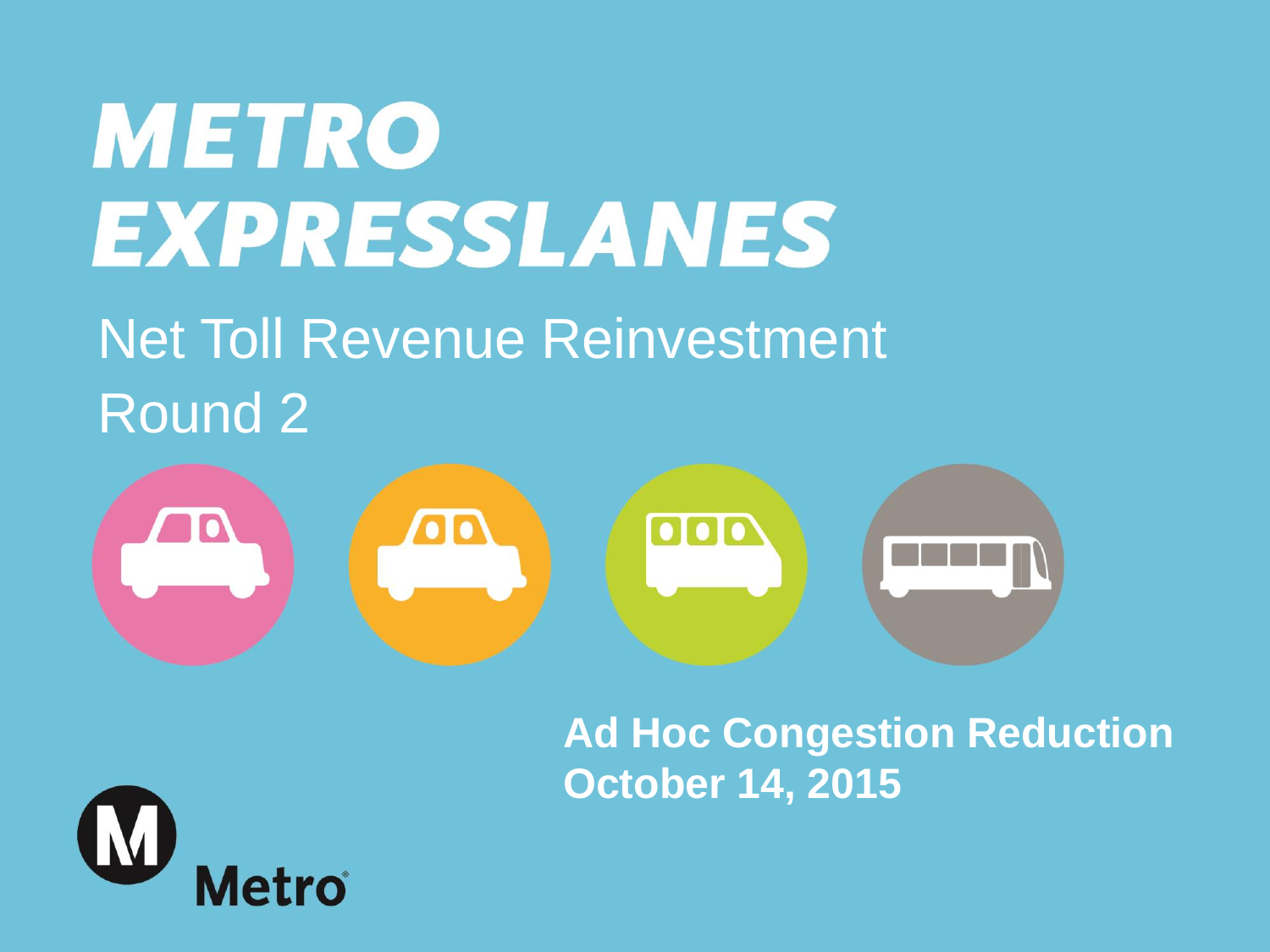# Toll Revenue Reinvestment Overview

- $\triangleright$  As specified in State tolling legislation, Metro ExpressLanes revenue is to be used for:
	- o Maintenance
	- **Administration**
	- o Operations
	- **Toll Collection**
	- o Enforcement
- $\triangleright$  Remaining revenue is to be used in the corridor that the revenue was generated in; an expenditure plan must be developed for these revenues and approved by the Metro Board



**orio** 

an an a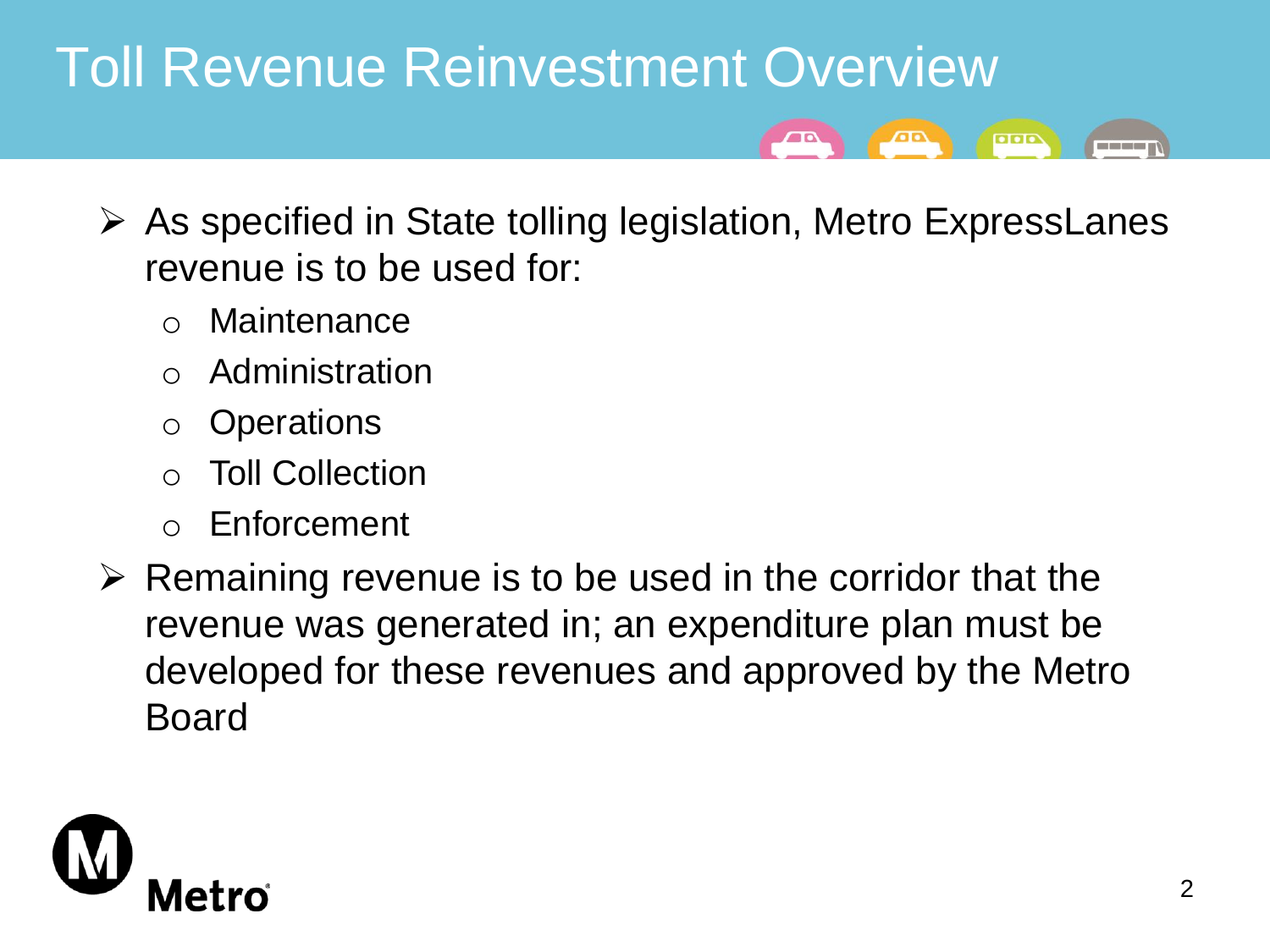#### Background: Toll Revenue Reinvestment – Round 1  $\sqrt{10}$  $\overline{\bullet}$

\$26.7 million available for reinvestment

October 2013 - Metro Board approved reinvestment plan comprised of :

- **► Set Aside of Transit Operating Subsidy (Metro Silver Line,** Foothill, Gardena, and Torrance Transit)
- $\geq$  3-5% of funds set aside as program reserve
- $\triangleright$  Remaining funds granted on competitive basis (Net Toll Revenue Grant Program)
	- 40% Transit System Improvements
	- 40% System Connectivity/Active Transportation
	- 20% Highway System Improvements



a a shekar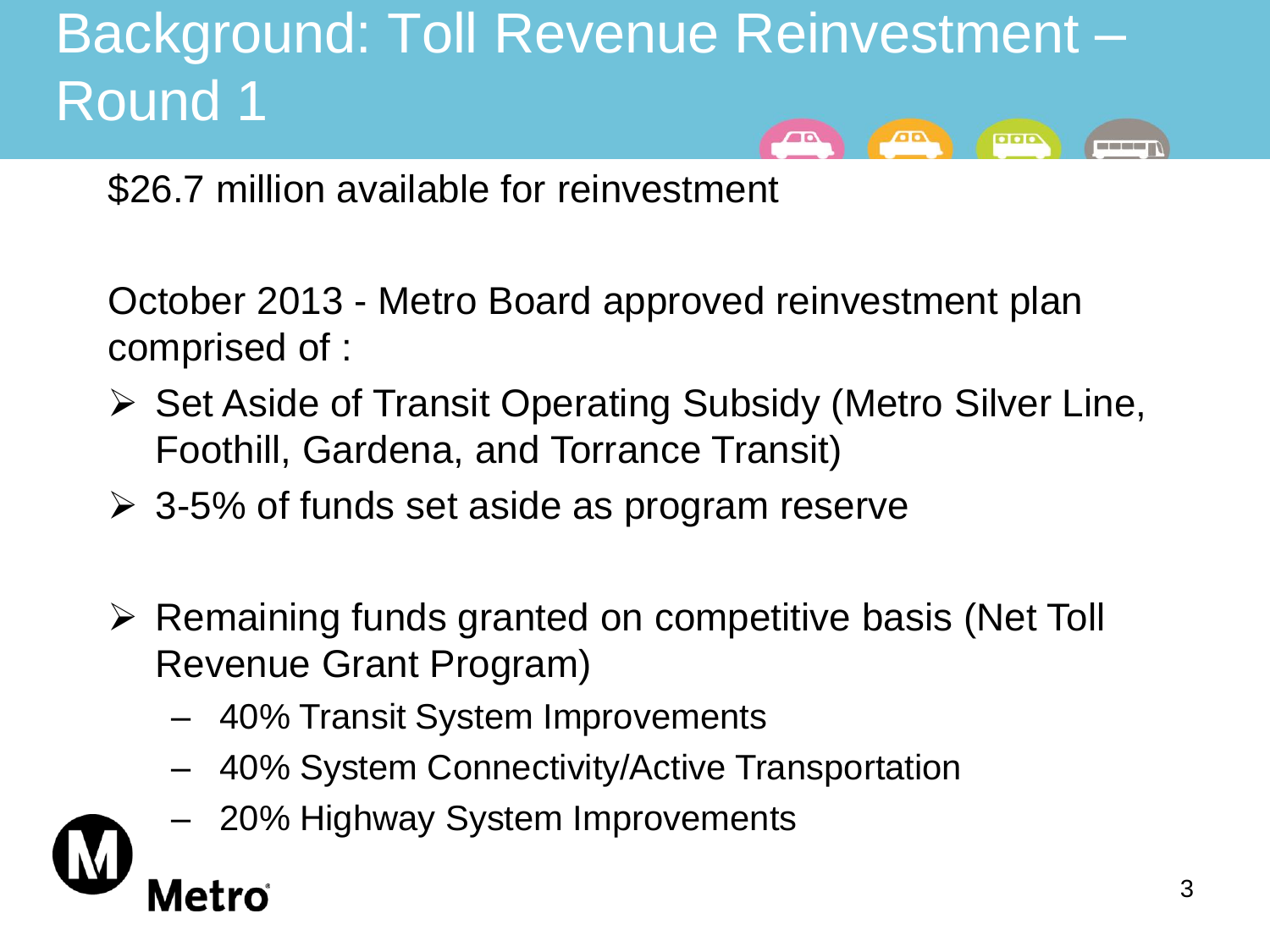## Round 1 Grant Program

- $\sqrt{10}$ ooo **COLOR**
- $\triangleright$  Grant funding awarded on a competitive basis
- $\triangleright$  Eligible applicants included public agencies that provide transportation facilities or services within Los Angeles County (cities, transit operators, Los Angeles County, Caltrans, Metro)
- Corridor defined as 3 miles on either side of the I-110 or I-10 **Corridors**
- Metro received 35 applications totaling \$123,405,007 in requested funding
- $\triangleright$  Funding granted to 20 projects totaling \$19,854,458 in July/September 2014
- $\geq$  \$875,000 put in reserve for I-110 for next round

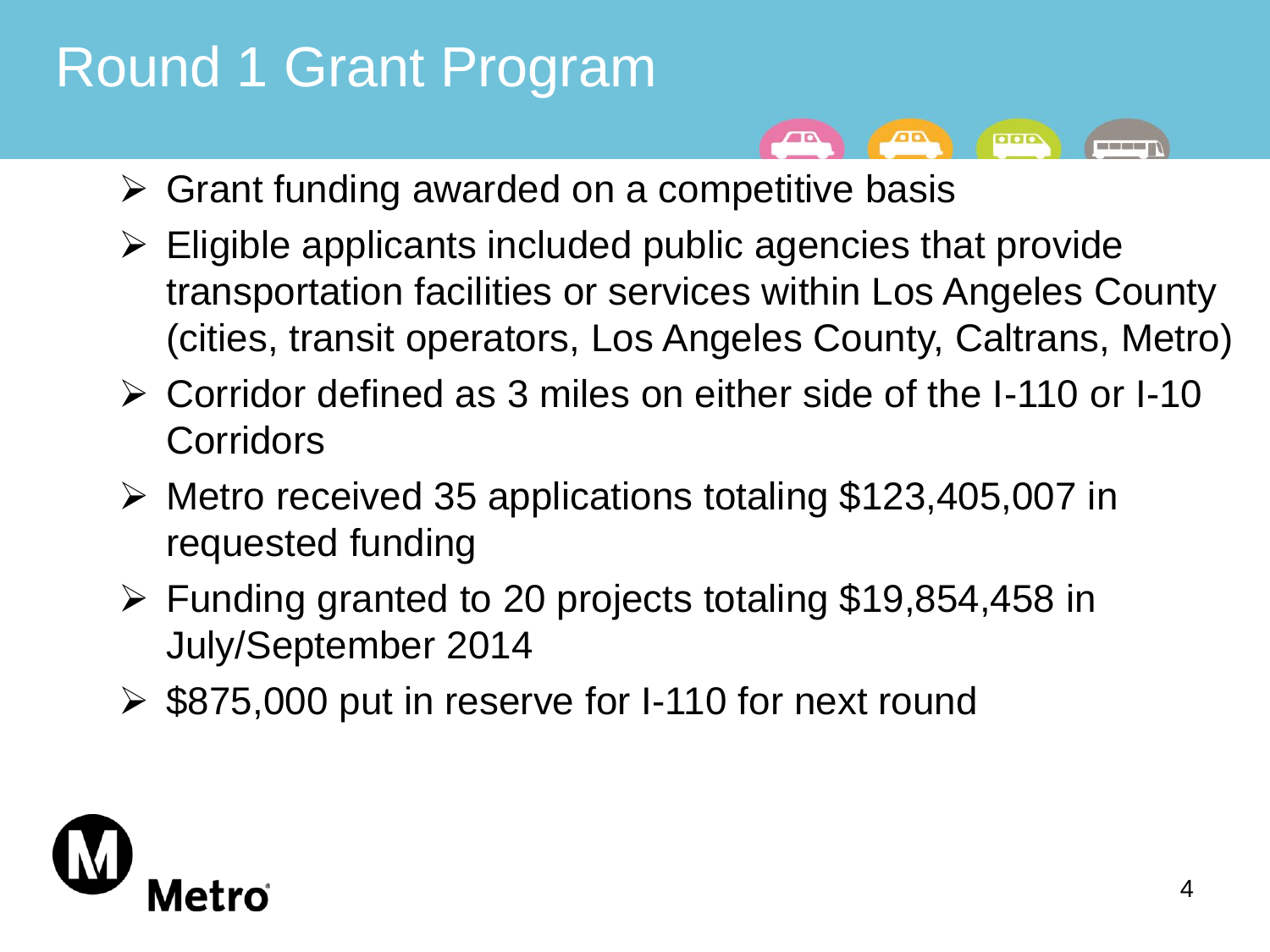### Round 1 Status

20 grants were awarded in July/September 2014

 $\sqrt{2}$ 

 $\overline{\phantom{a}}$ 

an an a

- $\triangleright$  Five funding agreements executed to date
	- o City of LA (My Fig Project Marketing & Safety)
	- o County of LA (South Bay Arterial Performance)
	- o Access Services (CNG MV-1Vehicles)
	- o Baldwin Park (Commuter Connector Line)
	- o Monterey Park (Bike Corridor)
- $\geq$  12 agreements still to be executed represents over \$11 M in grant funding for projects not yet started

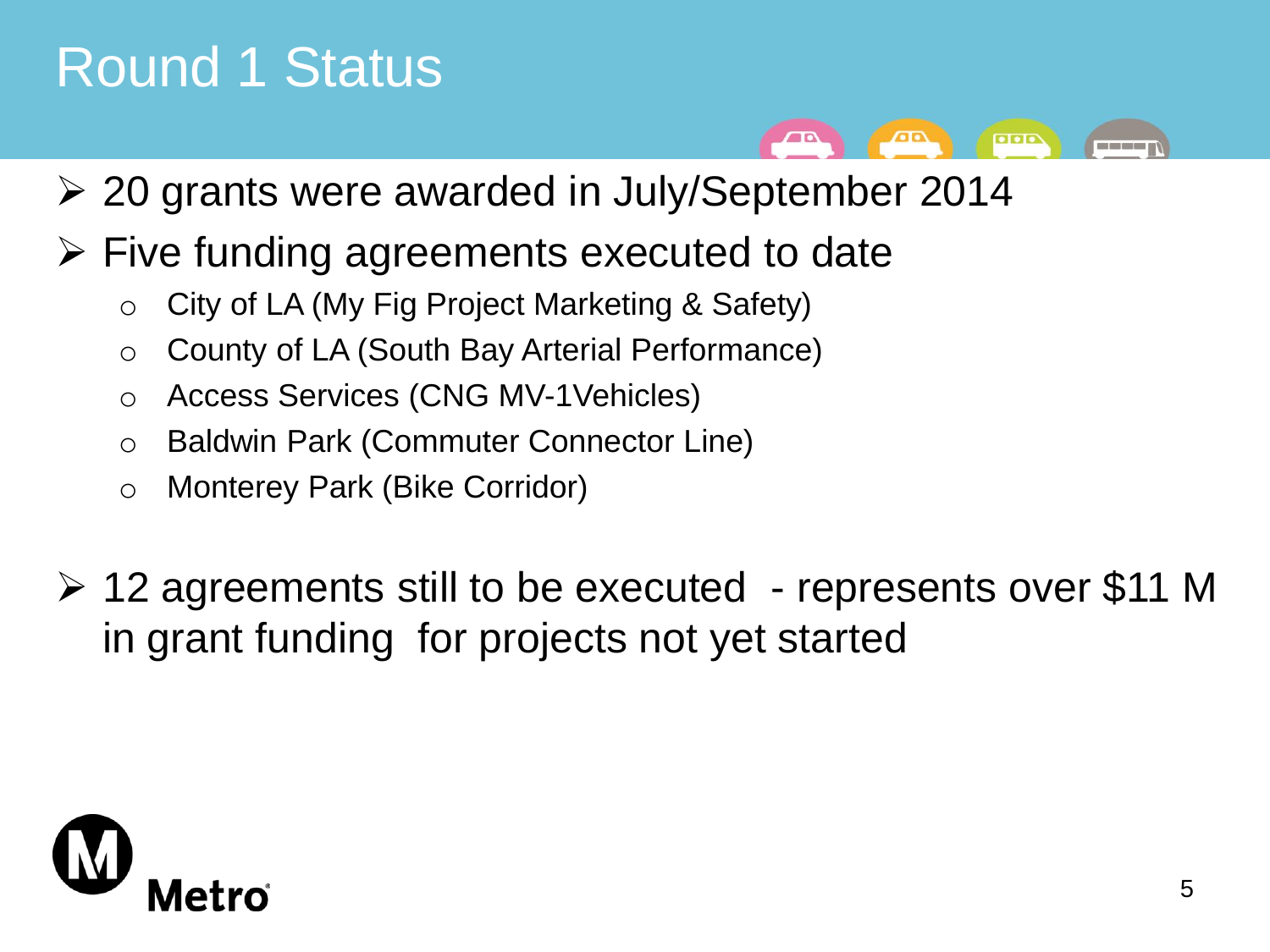### Toll Revenue Reinvestment – Round 2

- $\triangleright$  Estimated funding available is \$42.5 to \$53.3 million 63-100% increase in available funding over Round 1
- $\triangleright$  Consistent with the previous round core principles are:
	- $\Box$  Establish a reserve fund
	- Direct allocation to transit Foothill, Gardena, Torrance, Metro
	- $\Box$  Competitive Grant Program
		- □ 40% Transit System Improvements
		- 40% Active Transportation/System Connectivity
		- 20% **Roadway Improvements**



 $\overline{\phantom{a}}$ 

<u>man ma</u>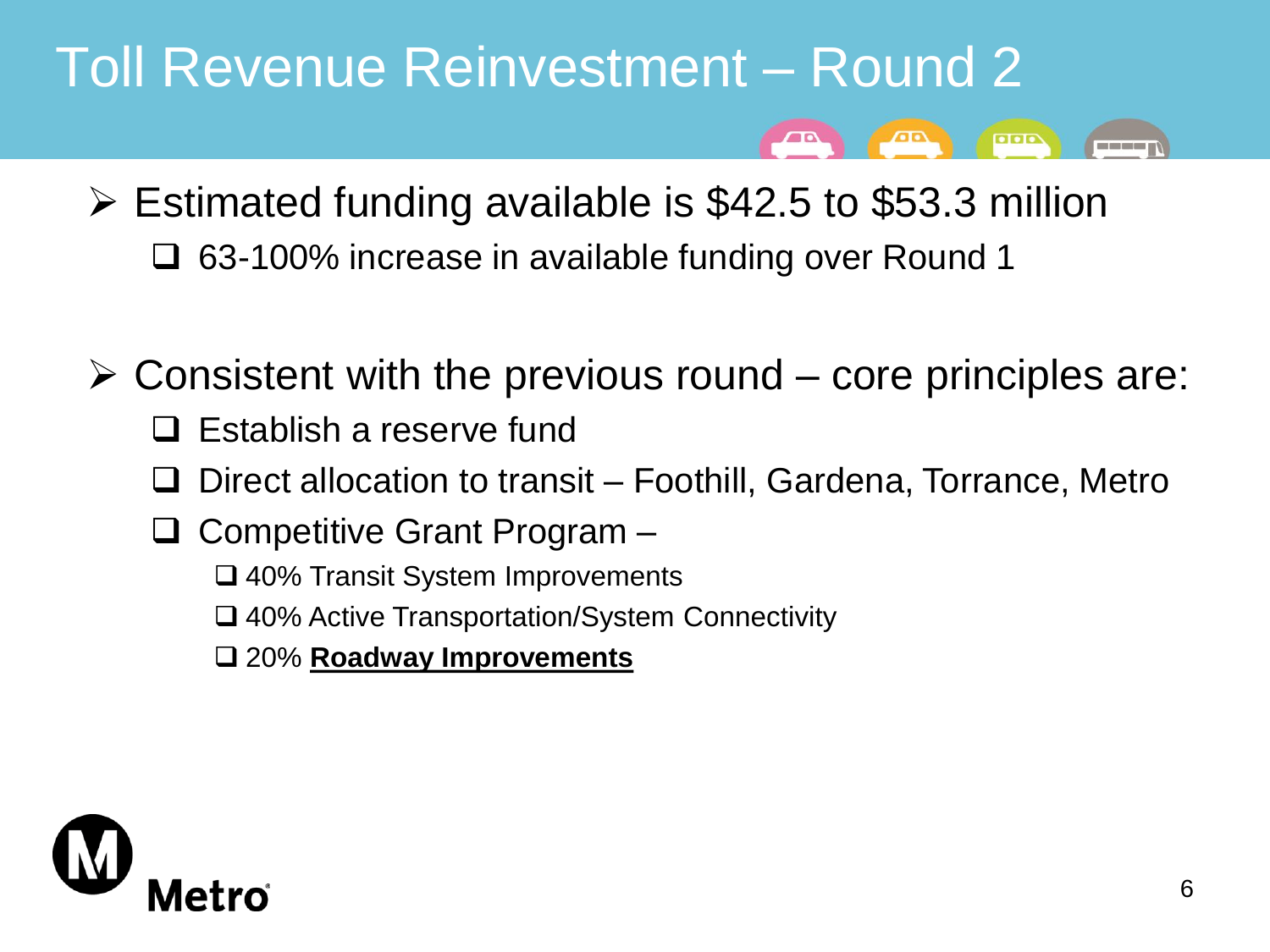# Proposed Guidelines Changes for Round 2



#### **1) Increase the Reserve Amount**

- $\Box$  3-5% not adequate for continued operation
- $\Box$  \$3 million per year
- $\Box$  Increase would ensure adequate funds for state of good repair, replacement of system components /new vendor selection and system expansion

#### **2) Establish Direct Set Aside for Caltrans**

- $\Box$  20% of competitive grant funding available
- $\Box$  Caltrans precluded from the competitive portion
- $\Box$  Caltrans to provide project list, schedule and milestones
- $\Box$  50% up front and 50% based on meeting milestones
- $\Box$  Caltrans concurs with the proposed changes

#### **3) Timely Use of Funds Provisions**

- $\Box$  Execute Agreements within 6 months of receipt of template
- $\Box$  Projects that have not expended any funding within one year of execution of Agreement subject to lapsing of funds
- $\Box$  Timely use of funds will also apply to Round 1 recipients April 22, 2016 deadline for agreement execution



Lapsed funds from Round 1 will be available in Round 2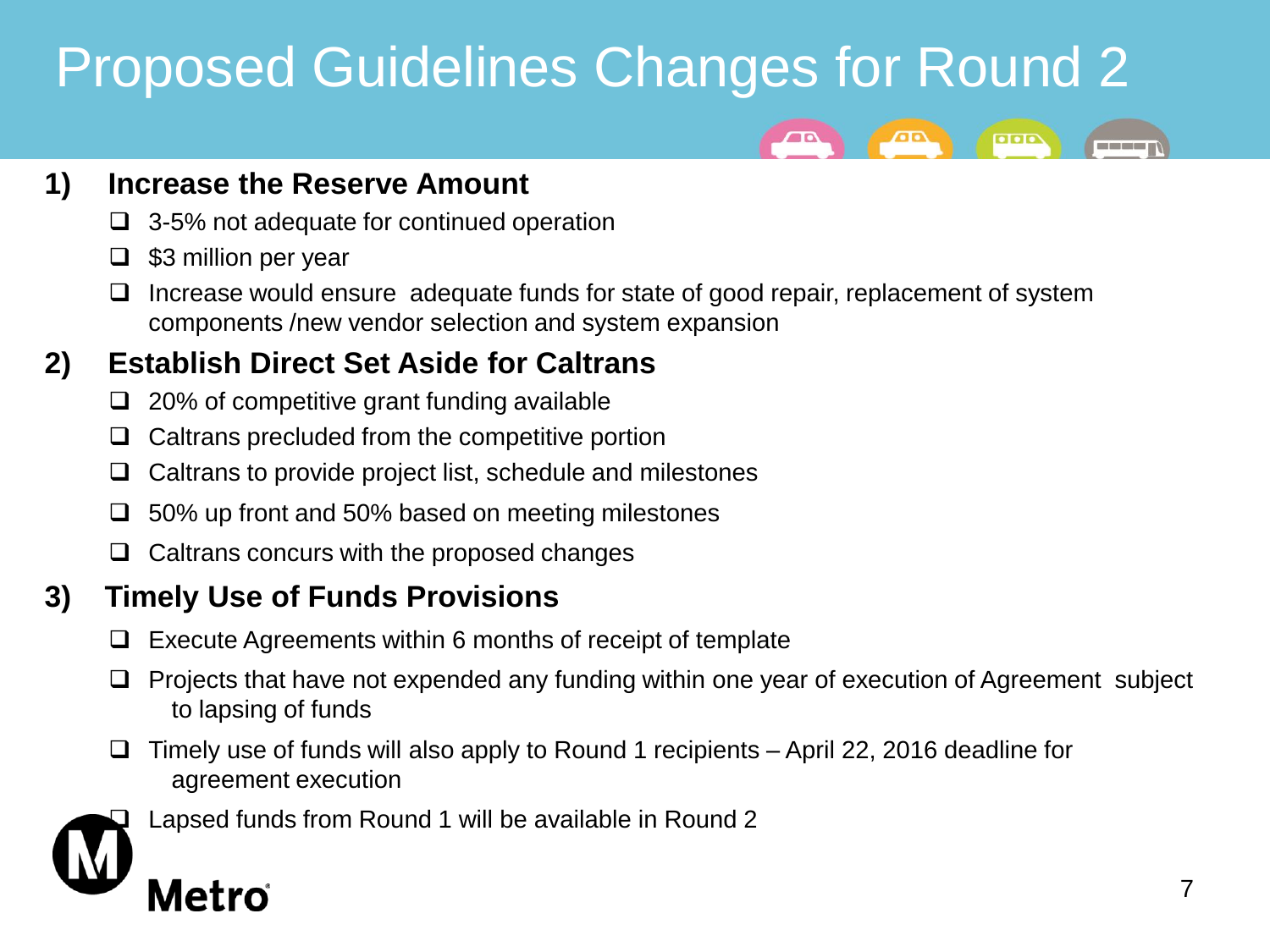# Funding Targets – Round 2

| <b>Draft Reinvestment Categories</b>                    | <b>Estimated Net Toll</b><br><b>Revenues</b> | <b>Allocation Target Estimates</b><br>(per Corridor) |                |
|---------------------------------------------------------|----------------------------------------------|------------------------------------------------------|----------------|
| Period Ending June 2017                                 | $ $42,500,000 - $53,300,000$                 |                                                      |                |
| Set-Aside (Reserve Fund)                                | (\$6,000,000)                                |                                                      |                |
| Set-Aside (Direct Allocation -Transit Ops)              | (\$12,500,000)                               | $I-110$                                              | $I-10$         |
| Set-Aside (Caltrans)                                    | $($4,000,000 - $4,800,000)$                  |                                                      |                |
| Subtotal Net Set-Asides                                 | $($20,000,000 -$                             | $($12,400,000-$                                      | $($7,600,000-$ |
|                                                         | \$24,000,000)                                | \$14,880,000)                                        | \$9,120,000    |
| <b>Net Toll Grant Program</b>                           |                                              |                                                      |                |
| Allocation Target (40%- Transit Uses)*                  | \$8,000,000 - \$9,600,000                    | \$4,960,000-                                         | \$3,040,000-   |
|                                                         |                                              | \$5,950,000                                          | \$3,650,000    |
| Allocation Target (40%- Active<br>Transportation/System | \$8,000,000 - \$9,600,000                    | \$4,960,000-                                         | \$3,040,000-   |
| Connectivity)*                                          |                                              | \$5,950,000                                          | \$3,650,000    |
| Allocation Target (20%- Roadway                         | \$4,000,000 - \$4,800,000                    | \$2,480,000-                                         | \$1,520,000-   |
| Improvements)*                                          |                                              | \$2,980,000                                          | \$1,820,000    |
| Reserve funds approved in Round 1                       |                                              | \$875,000                                            |                |

 $\sqrt{1000}$ 

**ADA** 

 $\sqrt{2}$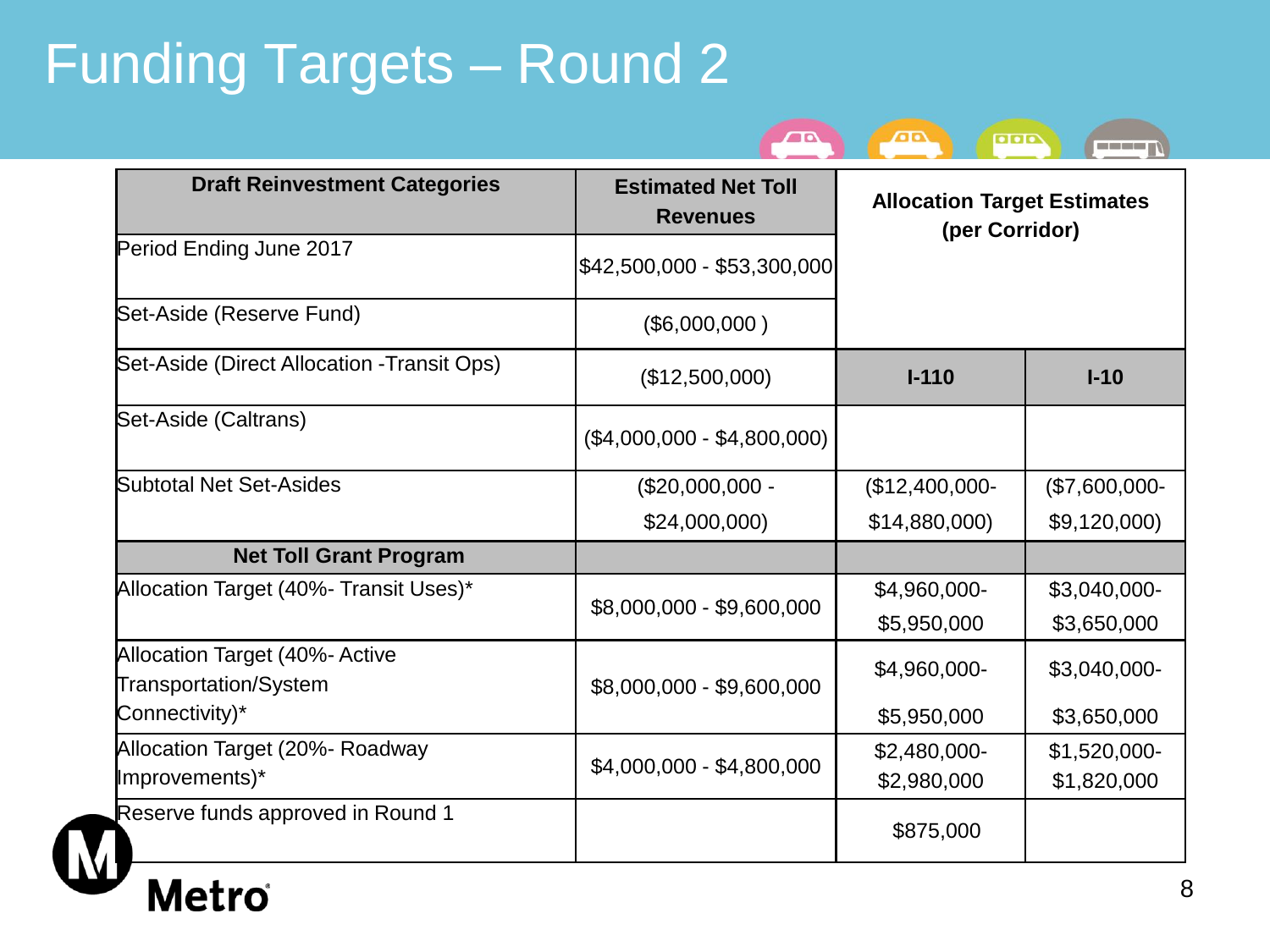# Eligible Projects



### **Transit System Improvements:**

- $\triangleright$  Transit operations to increase level of service
- $\triangleright$  Fare subsidies
- $\triangleright$  Bus purchases
- $\triangleright$  Station enhancements

### **Active Transportation/System Connectivity:**

- $\triangleright$  First mile/last mile connections to transit facilities
- $\triangleright$  Complete Streets projects
- $\triangleright$  Bicycle infrastructure
- $\triangleright$  Pedestrian enhancements
- $\triangleright$  Bus station improvements

### **Roadway Improvements:**

- $\triangleright$  Intelligent Transportation System improvements-arterials and connections to on/off ramps
- Graffiti removal



9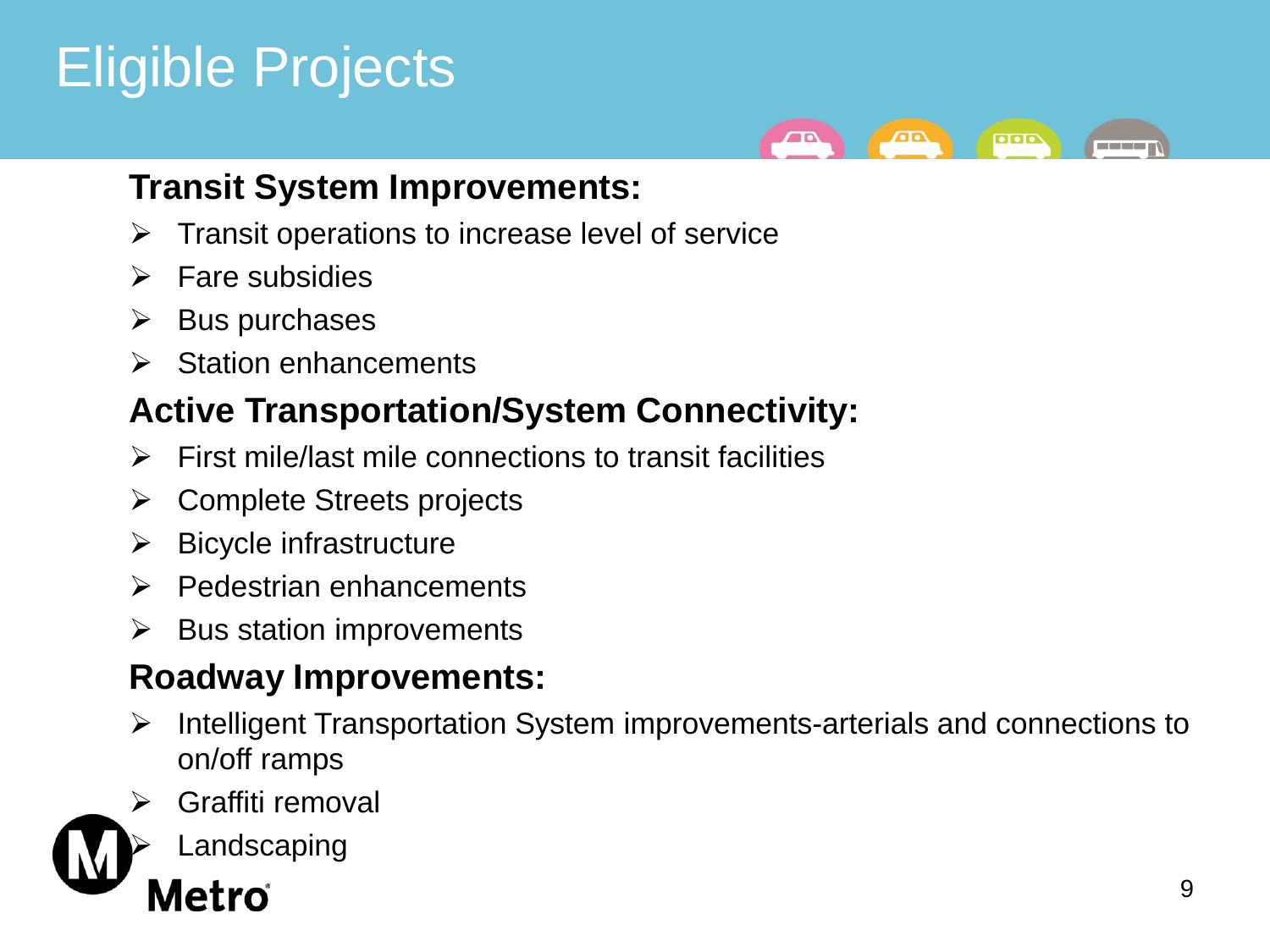# Corridor Advisory Group (CAG) Meeting

 $\triangleright$  A combined I-10 and I-110 CAG meeting was held on October 1<sup>st</sup>

 $\sqrt{10}$ 

 $\overline{\text{one}}$ 

**TELESCOPE** 

- $\geq$  32 people were in attendance representing 18 different Agencies/Organizations:
	- $\circ$  LAWA
	- o LA County Bicycle Coalition
	- o SGV Economic Partnership
	- o So Cal Transit Advocates
	- o FAST
	- o Torrance Transit
	- o Gardena Transit
	- o Go Day One
	- o Foothill Transit
	- o Caltrans
	- o LA Trade Tech College
	- o City of Redondo Beach
	- o SBCCOG
	- o LA City Housing Dept.
	- o LANI

Metro

- o LADOT
- o Mt. St. Mary's College
- o Office of Assemblymember Burke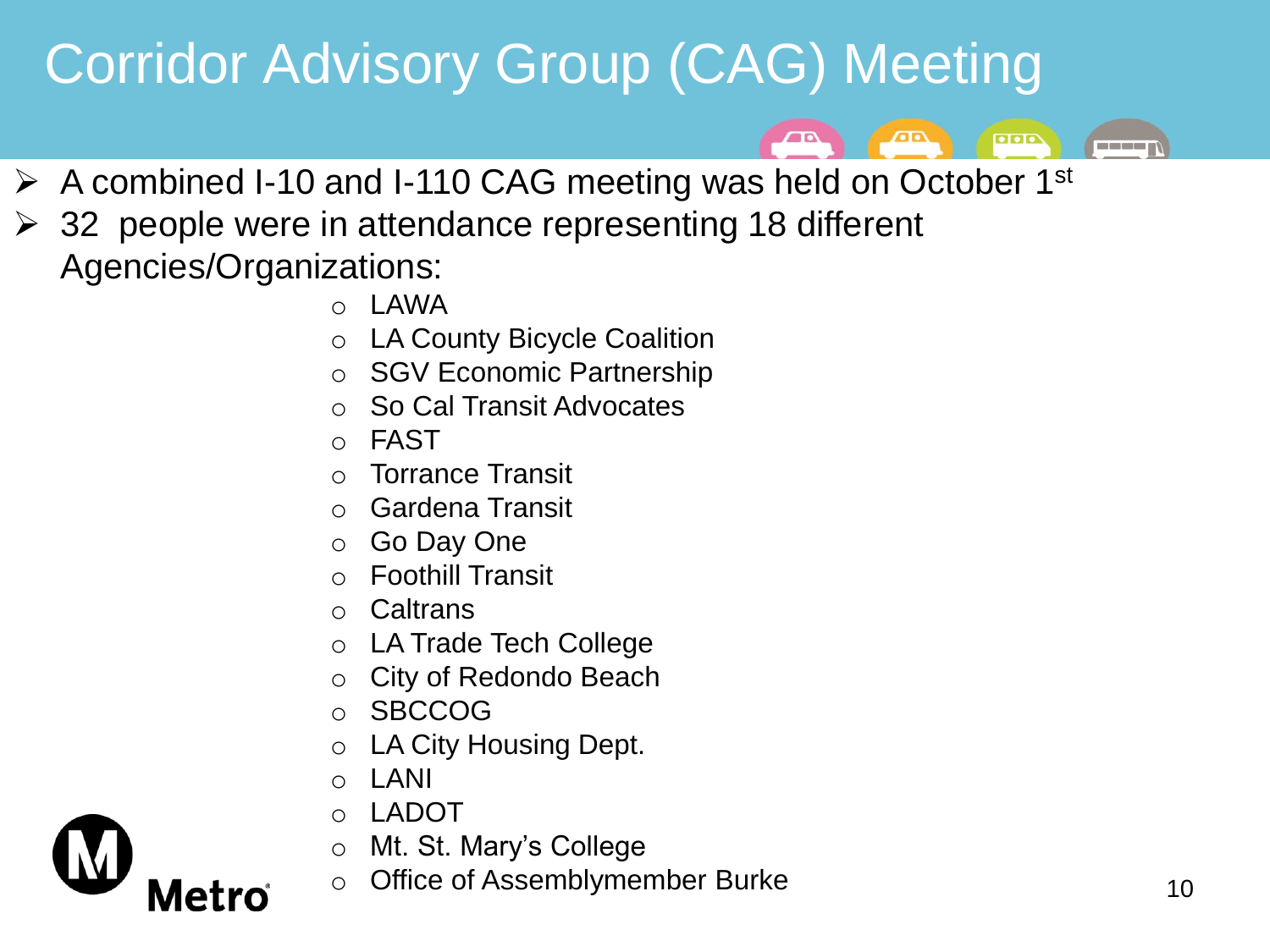### CAG Meeting – Questions & Comments

ooo

- Overall the CAG members are very supportive of the ExpressLanes Program and the changes being recommended for allocation of funds
- Questions about Lesson Learned from Round 1and if there would be an audit of progress for Round 1 projects?
	- o Lessons Learned are incorporated into the Round 2 changes
	- o CAG members not supportive of an Audit
- Round 2 questions were about eligibility of organizations/agencies and types of projects?
	- o Project eligibility consistent with Round 1
	- $\circ$  Not for profit Agencies will have to partner with an eligible Agency (i.e. City)
- $\triangleright$  CAG members thought Metro ExpressLanes was not doing enough to inform the public about the mobility improvements ExpressLanes is funding
	- o Suggested an information campaign be undertaken
- $\triangleright$  CAG members have volunteered to review and rank applications as part of the process